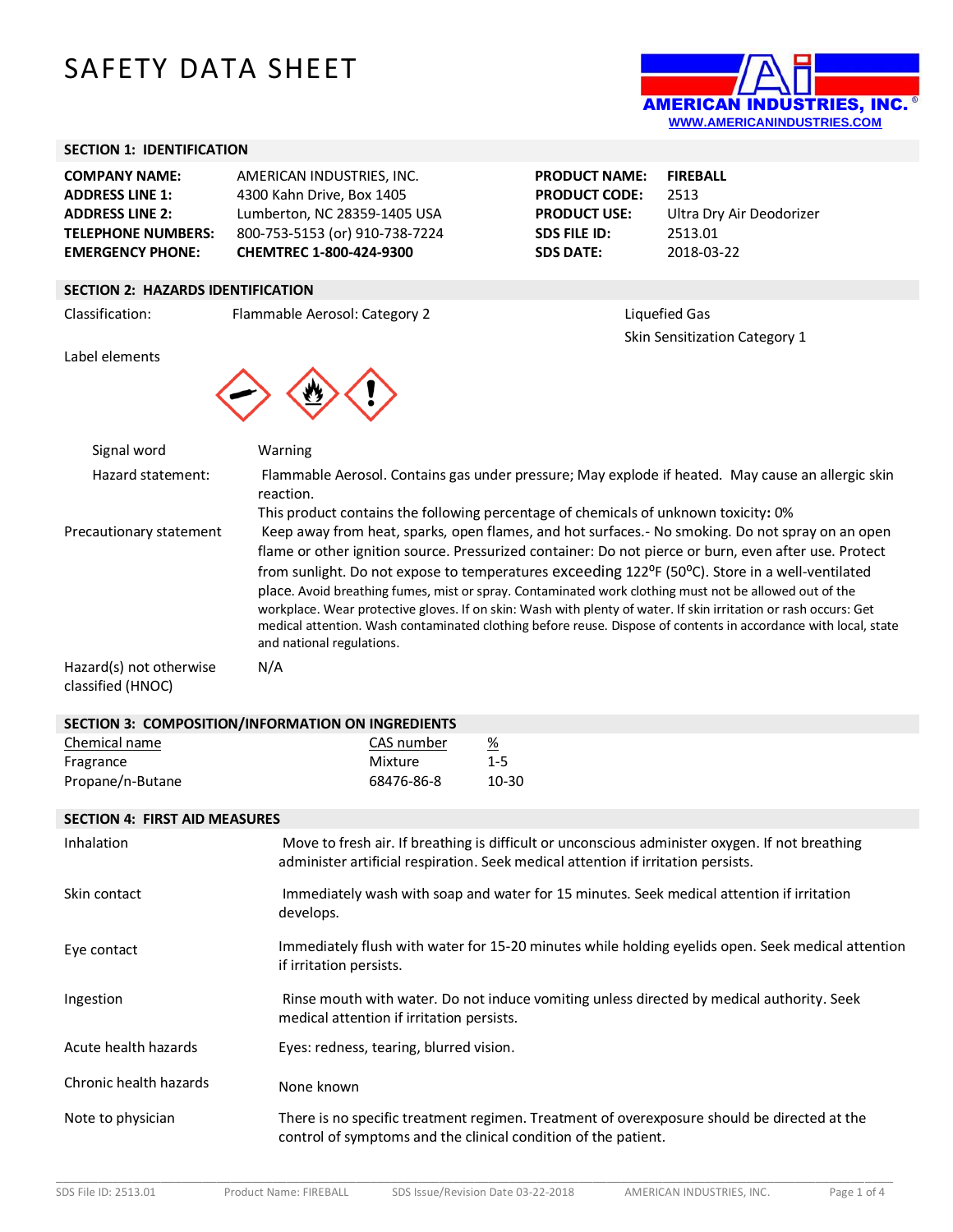| <b>SECTION 5: FIRE-FIGHTING MEASURES</b>      |                                                                                                                                                                                                                                                                                                                       |
|-----------------------------------------------|-----------------------------------------------------------------------------------------------------------------------------------------------------------------------------------------------------------------------------------------------------------------------------------------------------------------------|
| Suitable extinguishing media                  | Dry chemical, carbon dioxide, foam, and water spray or fog.                                                                                                                                                                                                                                                           |
| Unsuitable extinguishing media                | N/A                                                                                                                                                                                                                                                                                                                   |
| Special firefighting procedures               | Wear NIOSH approved Self Contained Breathing Apparatus with a full face piece operated in a<br>positive pressure demand mode with full body protective clothing when fighting fires. Avoid<br>breathing smoke, fumes, and decomposition products. Cool fire exposed containers with water<br>fog to prevent bursting. |
| Unusual fire and explosion<br>hazards         | Contents under pressure. Exposure to temperatures above 120° F ((49°C). may cause bursting.<br>Flammable.                                                                                                                                                                                                             |
| Hazardous combustion products                 | Oxides of carbon.                                                                                                                                                                                                                                                                                                     |
| <b>SECTION 6: ACCIDENTAL RELEASE MEASURES</b> |                                                                                                                                                                                                                                                                                                                       |
| Personal protective equipment                 | Refer to section VIII for proper Personal Protective Equipment.                                                                                                                                                                                                                                                       |
| Spill                                         | Stop all leaks, isolate hazard area, absorb spill with inert material (dry sand, dirt, etc) eliminate all<br>ignition sources. Prevent runoff from entering drain, sewers, streams, and other bodies of water.                                                                                                        |
| Waste disposal                                | Dispose of in accordance with federal, state, and local regulations. Do not dump in sewers. Wrap<br>container and place in trash collection, do not puncture, incinerate, or reuse container.                                                                                                                         |
| <b>RCRA Status</b>                            | Waste likely considered non-hazardous waste under RCRA, however product should be fully<br>characterized prior to disposal (40 CFR 261).                                                                                                                                                                              |
| <b>SECTION 7: HANDLING AND STORAGE</b>        |                                                                                                                                                                                                                                                                                                                       |

| Precautions for safe handling | Protect from sunlight. Store in a well-ventilated place. Do not expose to temperatures exceeding<br>122°F(50°C). Pressurized container: Do not pierce or burn, even after use. |  |
|-------------------------------|--------------------------------------------------------------------------------------------------------------------------------------------------------------------------------|--|
| Other precautions             | Keep out of reach of children.                                                                                                                                                 |  |
| Incompatibility               | Strong oxidizers, Alkalies, Acids.                                                                                                                                             |  |

# **SECTION 8: EXPOSURE CONTROLS/PERSONAL PROTECTION**

|                            | Hazardous Component                                | OSHA PEL                                      | <b>ACGIHTLV</b> |            |
|----------------------------|----------------------------------------------------|-----------------------------------------------|-----------------|------------|
|                            | Fragrance                                          | Not Established                               | Not Established |            |
|                            | Propane/n-Butane                                   | 1000                                          | 1000 ppm        |            |
|                            | Appropriate engineering controls                   | Ambient ventilation adequate.                 |                 |            |
|                            | Respiratory protection                             | Not required with normal use.                 |                 |            |
|                            | Personal protective equipment                      | Safety glasses and chemical resistant gloves. |                 |            |
|                            | <b>Additional Measures</b>                         | Wash hands thoroughly after use.              |                 |            |
|                            | <b>SECTION 9: PHYSICAL AND CHEMICAL PROPERTIES</b> |                                               |                 |            |
| Appearance                 |                                                    | White mist spray                              |                 |            |
| Odor                       |                                                    | Cinnamon                                      |                 |            |
| Odor threshold             |                                                    | N/D                                           |                 |            |
| <b>Boiling point</b>       |                                                    | N/D                                           |                 |            |
| <b>Freezing Point</b>      |                                                    | N/D                                           |                 |            |
| Flammability               |                                                    | <b>Flammable Aerosol</b>                      |                 |            |
| Flash point                |                                                    | >200°F (93°C)                                 |                 |            |
|                            | Auto-ignition temperature                          | N/D                                           |                 |            |
|                            | Upper/lower flammability limits                    | Lower: N/D                                    |                 | Upper: N/D |
| Vapor Pressure (mmHg)      |                                                    | 17.5 @ 77°F (25°C)                            |                 |            |
| Vapor density (Air = $1$ ) |                                                    | >2                                            |                 |            |
|                            |                                                    |                                               |                 |            |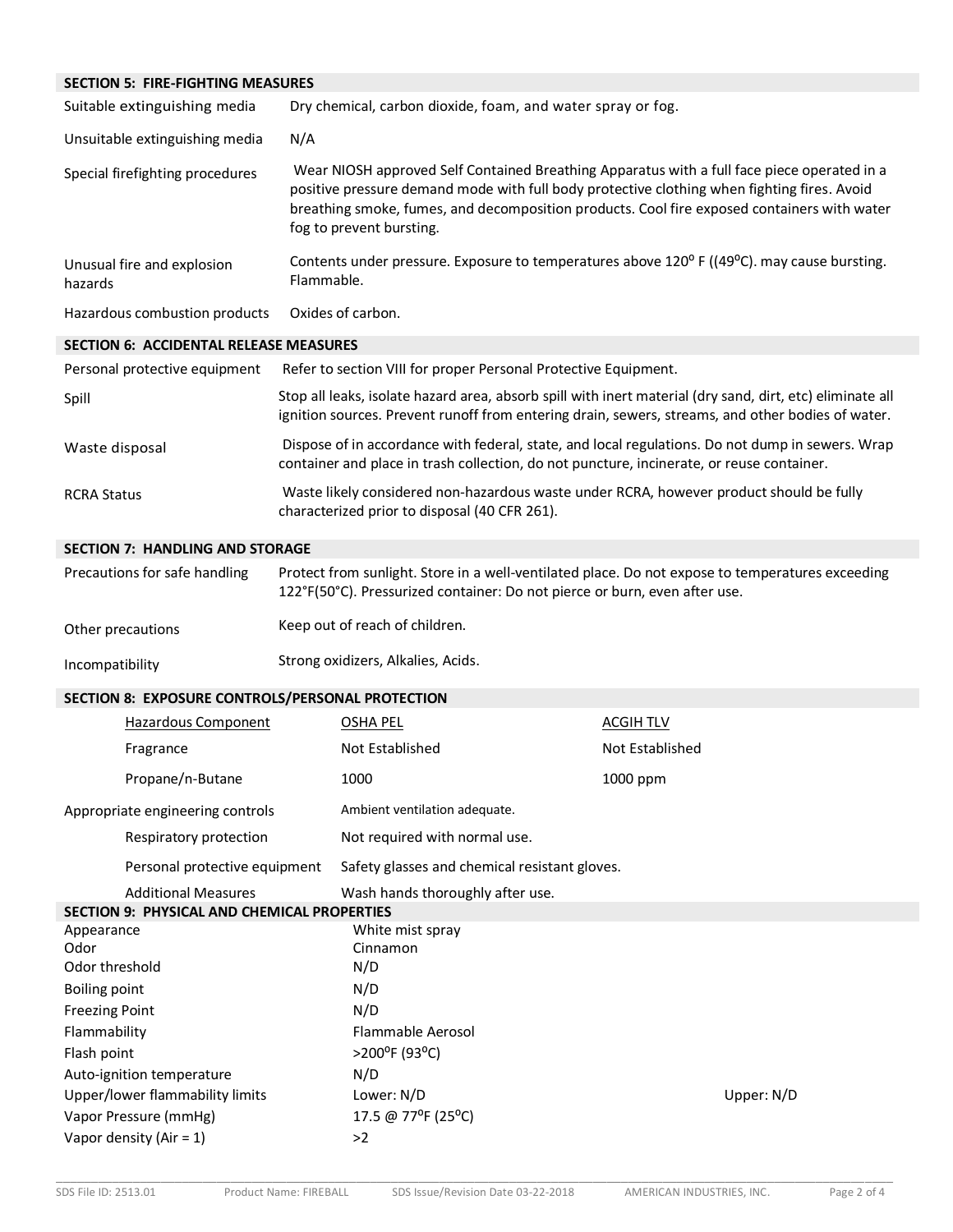| <b>Evaporation Rate</b><br>Specific Gravity (H20=1)<br>pH<br>Solubility in Water<br>Partition Coefficient:n-Octanol/water (Kow)<br><b>VOC</b><br><b>Decomposition Temperature</b><br>Viscosity | Slow<br>0.97 @ 77°F (25°C)<br>7.0<br>63%<br>N/D<br>25%<br>N/D<br>N/D                                                                                                                          |
|------------------------------------------------------------------------------------------------------------------------------------------------------------------------------------------------|-----------------------------------------------------------------------------------------------------------------------------------------------------------------------------------------------|
| <b>SECTION 10: STABILITY AND REACTIVITY</b>                                                                                                                                                    |                                                                                                                                                                                               |
| Reactivity                                                                                                                                                                                     | None known.                                                                                                                                                                                   |
| Chemical stability                                                                                                                                                                             | Stable.                                                                                                                                                                                       |
| Conditions to avoid                                                                                                                                                                            | Temperatures greater than 122°F (50°C) and sources of ignition.                                                                                                                               |
| Incompatibility                                                                                                                                                                                | Strong oxidizers, alkalies, acids.                                                                                                                                                            |
| Hazardous decomposition products                                                                                                                                                               | Oxides of carbon.                                                                                                                                                                             |
| Possible hazardous reactions                                                                                                                                                                   | None known.                                                                                                                                                                                   |
| SECTION 11: TOXICOLOGICAL INFORMATION                                                                                                                                                          |                                                                                                                                                                                               |
| Toxicological information                                                                                                                                                                      | Not Established.                                                                                                                                                                              |
| Routes of Entry                                                                                                                                                                                | Eyes, Ingestion, Inhalation, Skin.                                                                                                                                                            |
| Ingestion                                                                                                                                                                                      | May cause gastric discomfort and nausea. No hazard by this route in normal use.                                                                                                               |
| Inhalation                                                                                                                                                                                     | No hazards under normal use due to its low volatility. If vapor is present in high<br>concentrations, irritation to upper respiratory tract may occur.                                        |
| Skin contact                                                                                                                                                                                   | May cause mild irritation, localized defatting, repeated prolonged contact may cause<br>allergic reaction in some individuals.                                                                |
| Eye contact                                                                                                                                                                                    | May cause irritation.                                                                                                                                                                         |
| Medical condition aggravated                                                                                                                                                                   | None known.                                                                                                                                                                                   |
| Acute health hazards                                                                                                                                                                           | Eyes: redness, tearing, blurred vision.                                                                                                                                                       |
| Chronic health hazards                                                                                                                                                                         | None known.                                                                                                                                                                                   |
| Carcinogenicity                                                                                                                                                                                | This product is not considered to be a carcinogen by IARC, ACGIH, NTP, or OSHA.                                                                                                               |
| SECTION 12: ECOLOGICAL INFORMATION                                                                                                                                                             |                                                                                                                                                                                               |
| <b>Ecological information</b>                                                                                                                                                                  | Not established.                                                                                                                                                                              |
| Biodegradability                                                                                                                                                                               | Component or components of this product are not biodegradable.                                                                                                                                |
| Bioaccumulation                                                                                                                                                                                | This product is not expected to bioaccumulate.                                                                                                                                                |
| Mobility in soil                                                                                                                                                                               | This product is mobile in soil.                                                                                                                                                               |
| Other ecological hazards                                                                                                                                                                       | None known.                                                                                                                                                                                   |
| <b>SECTION 13: DISPOSAL CONSIDERATIONS</b>                                                                                                                                                     |                                                                                                                                                                                               |
| Waste disposal                                                                                                                                                                                 | Dispose of in accordance with federal, state, and local regulations. Do not dump in sewers. Wrap<br>container and place in trash collection, do not puncture, incinerate, or reuse container. |